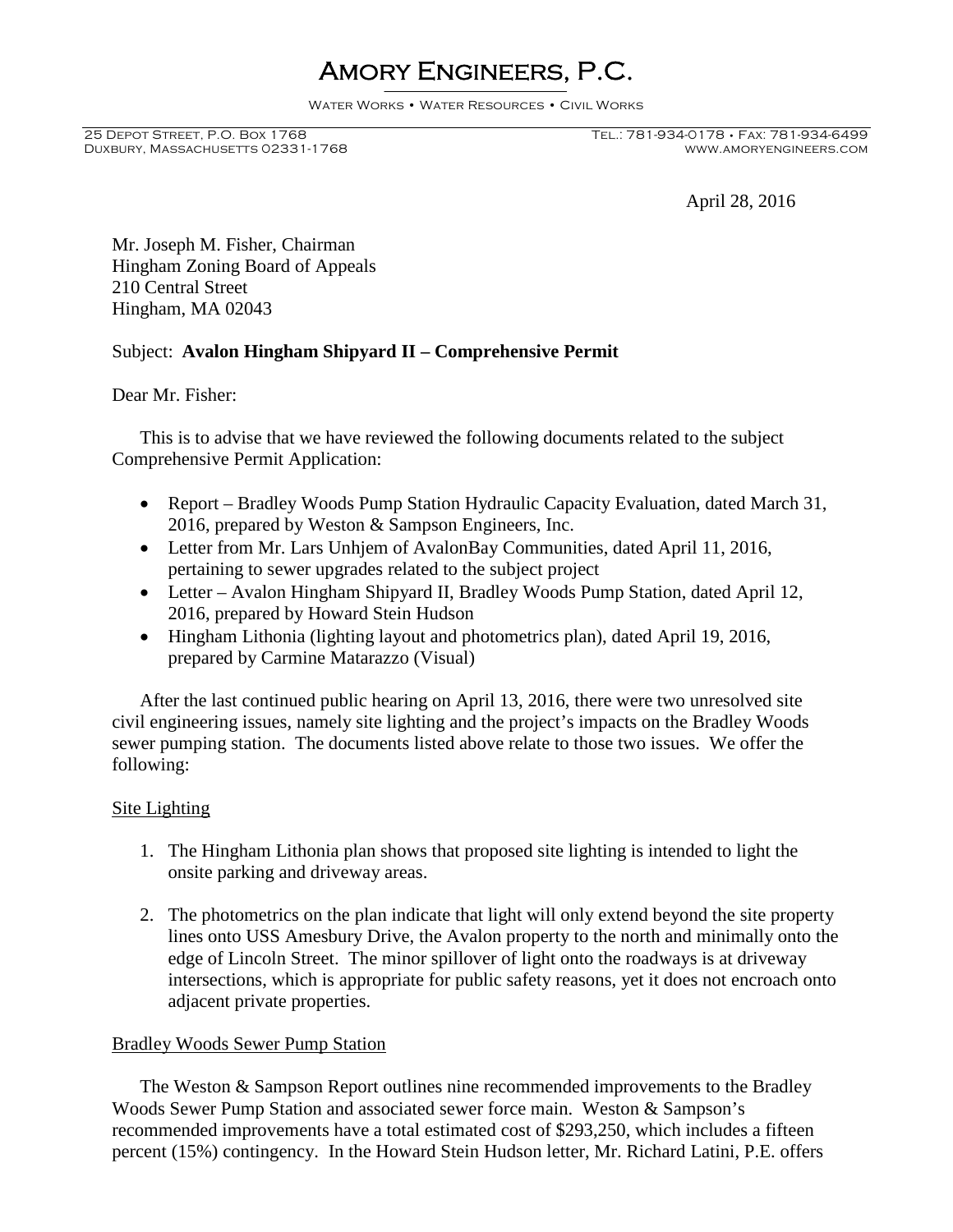Mr. Joseph M. Fisher, Chairman April 28, 2016 Page 2

his opinion on which of the nine recommended improvements should be funded by Avalon to ensure the long term reliability of the system. Mr. Latini identified four items that should be upgraded to support the Avalon project. These include replacing the pumps (\$50,000), level control system (\$10,000), stand-by generator (\$50,000) and electrical conduit inside the wet well  $(\$2,500)$ . The sum of these four items plus a fifteen percent  $(15%)$  contingency is \$129,375, or forty-four percent  $(44%)$  of the total Weston & Sampson recommended improvements. In the April 11, 2016 letter, Avalon committed to funding these four items and rounded up their offer to fifty percent (50%) of the Weston & Sampson estimate for a monetary commitment of \$146,625.

We agree that the four items identified for replacement by Mr. Latini are the appropriate items for Avalon to fund, however, the Avalon project will have an impact on some of the other items. According to the Weston & Sampson report the Avalon project will increase the flow to the pump station by 21.47%. We believe that Avalon should also be responsible for 21.47% of the cost of the other flow-related<sup>1</sup> items. Our analysis, which is outlined on the attached 'Worksheet 1', yields a total commitment of \$161,474, which is 55% of the Weston & Sampson total. We understand that this amount is acceptable to Avalon.

With the site lighting and sewer issues resolved we believe that all site civil engineering issues have been resolved.

Please give us a call should you have any question.

ATRICK G **BRENNAN** CIVII

Very truly yours,

AMORY ENGINEERS, P.C.

By:

Patrick G. Brennan, P.E.

PGB enc.

<sup>&</sup>lt;sup>1</sup> There are two recommended improvements in the Weston & Sampson report that are not related to flow, namely structural repairs to the pump station and lighting inside the pump station.